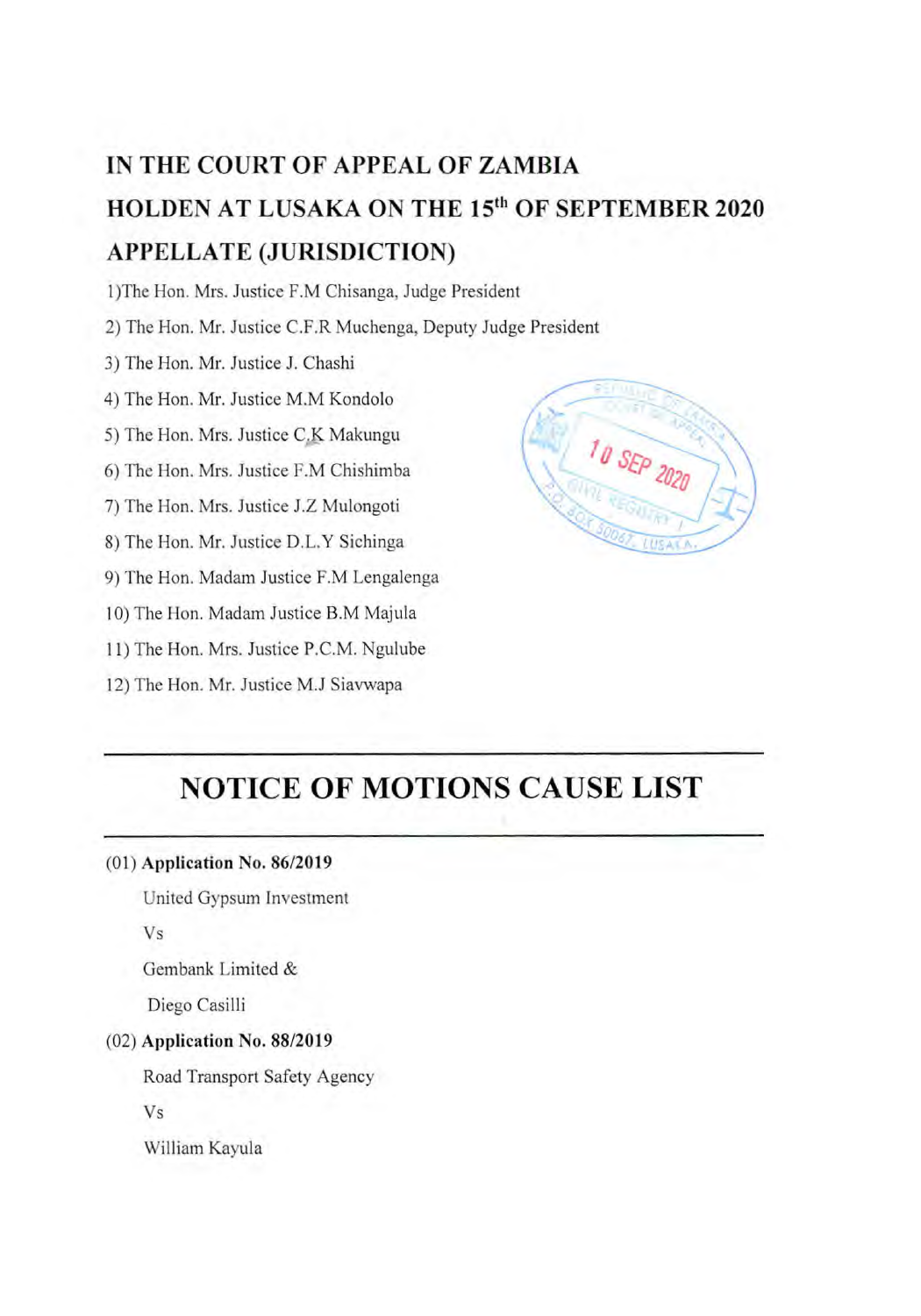**(3) Application** No. 89/2019

Liege Zambia Limited

Vs

C and D Enterprises

#### **(4) Application No. 92/2019**

Oggie Muyuni Mudenda Vs

Dickson Muyeeka Kanyala

### (5) Application No. 02/2020

Pamela Bwalya Mutale

Vs

Mon Hersh Kovhz &

Hone Décor Centre Limited

# **(6) Application** No. 05/2020

Khalif Motors Zambia

Vs

Pegasus Energy Zambia Limited

#### **(7) Application No.** 06/2020

The Coca - Cola Company

Vs

Inversco Limited

#### (8) Application No. 07/2020

Rotoyar Limited

Vs

Luken Investment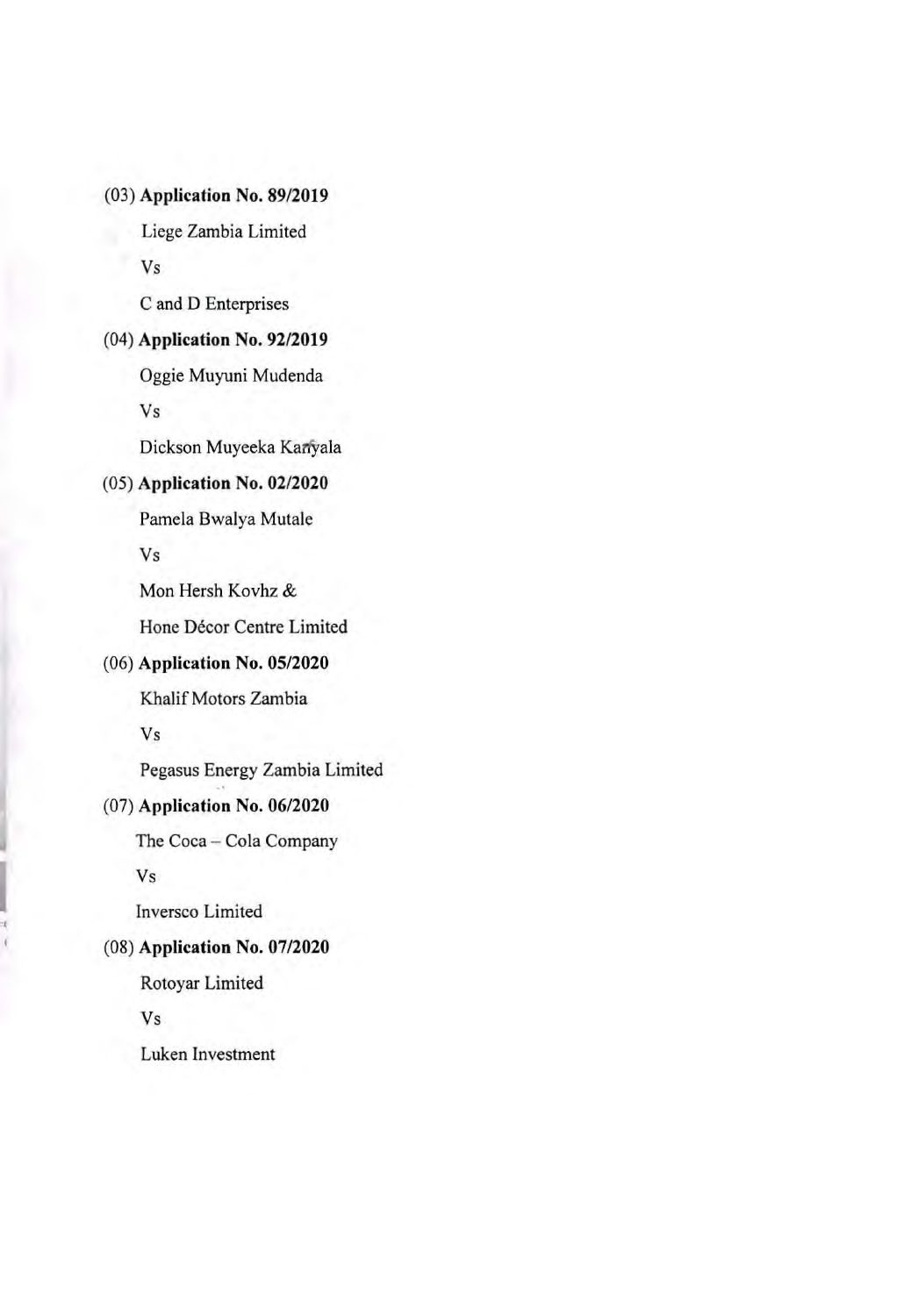### **(9) Application No. 08/2020**

Khalif Motors Zambia

Vs

Pegasus Energy Zambia Limited

jh.

#### **(10) Application No. 10/2020**

Cecilia Nyansulu

Vs

David Chungu

### (11) Application No. 11/2020

Proby Munyati

Vs

The People

# (12) Application No. 12/2020

Modest Kalunga

Vs

Zesco Limited

#### (13) Application No. 13/2020

Chimanga Chenga Limited

Vs

Export trading Limited

### (14) Application No. 14/2020

Collins Kayombo

#### Vs

National Milling Corporation

#### (15) Application No. 15/2020

Dr. Ebedy Sadoki

Vs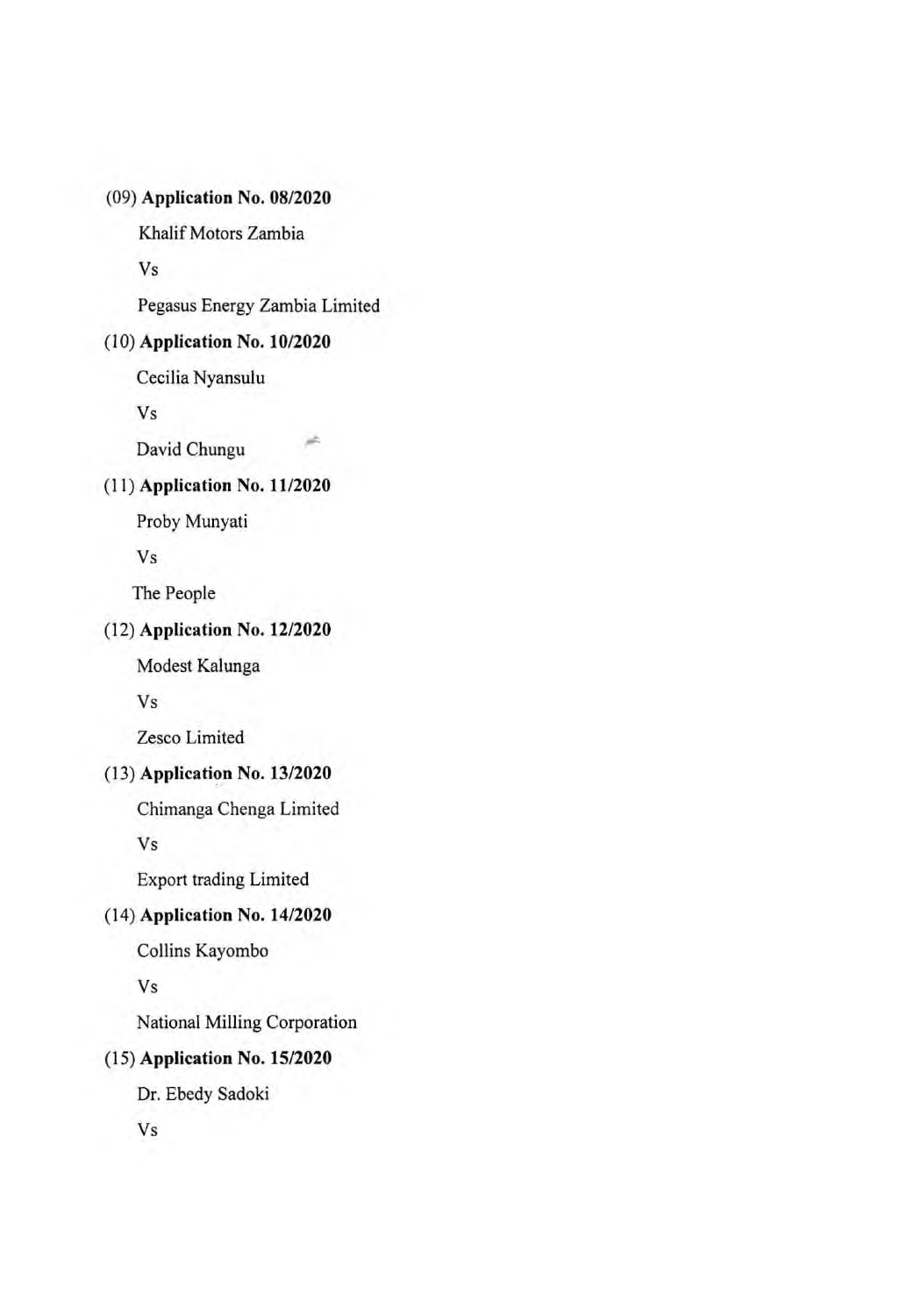St Johns Medical Centre

# (16) Application No. 16/2020

Chabala Kasese

Vs

Kwacha Pensions Trust

### (17) Application No. 22/2020

Luanshya Copper Mines

Vs

Sydney M. Mchembe & *1577* Others

## (18) Application No. 23/2020

Mohammed Omar

Vs

Marvin Motors & Transport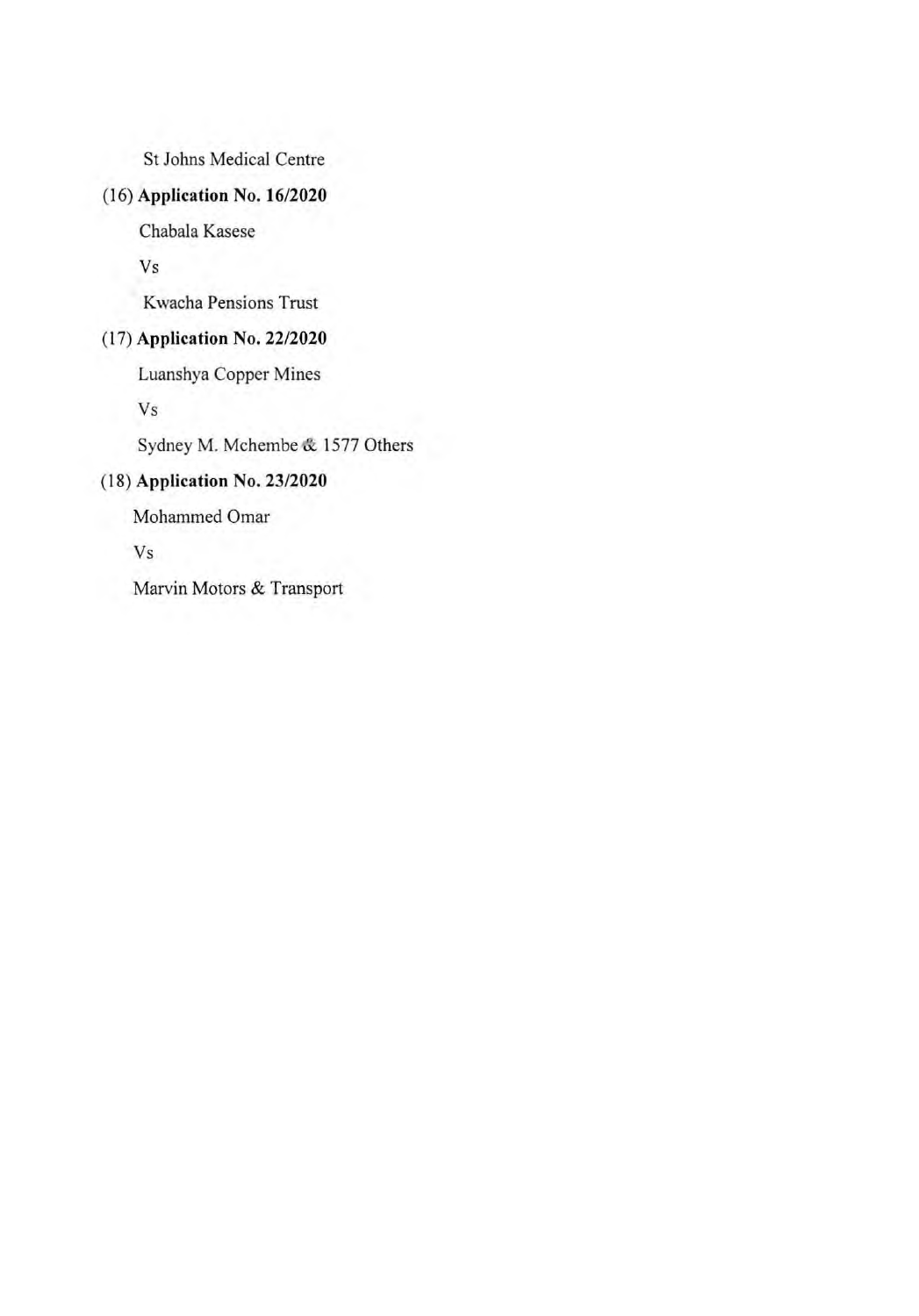# **LAWYERS**

#### **Application 86/2019**

Messrs Wright Chambers Plot 1274/3 Luboto Road Rhodes Park, Lusaka Email Info@wrightchambers.com

Messrs Paul Norah Advocates Plot No. 10 Paseli Road Nothmead, Lusaka Email Info@phnalegal.com

Messrs Musa Dudhia & Company 2<sup>nd</sup> Floor ALN House Plot 1394, Mushemi Road, Rhodes Park, Lusaka Email. info@musadudhia.co.zm

**Application No. 89/2019**  Messrs Isaac & Partners Plot No. 3792 Kwacha Road Olympia, Lusaka Email Info@isaacandpartners.com

Messrs Alberto Ngoyi Advocates Plot No. 10 Magoye Road Kalundu, Lusaka Email alberto@albertongoyi.com

Messrs Howard And Marietta legal Practitioners Plot 32587 Nangwenya Road Long Acres, Lusaka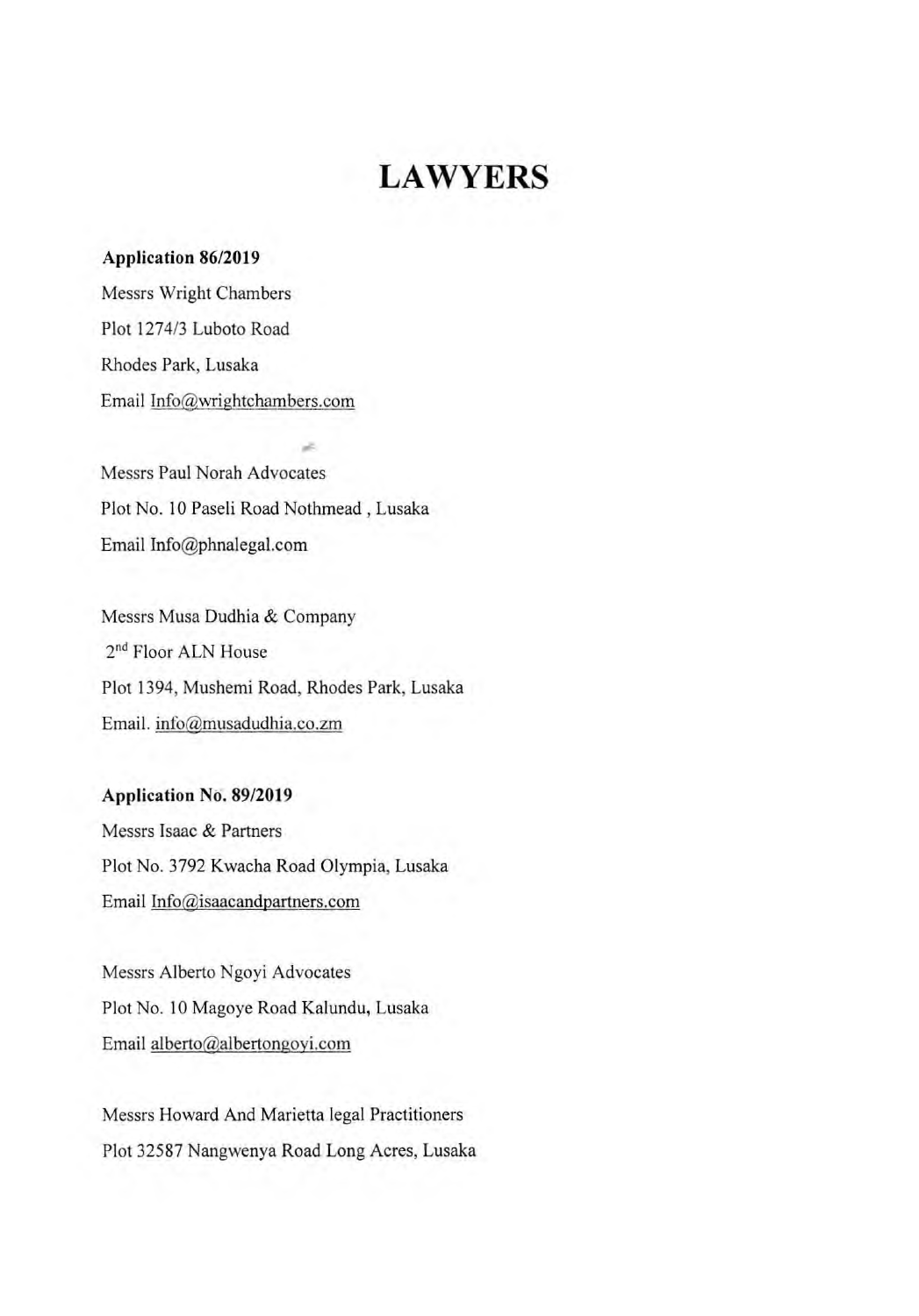#### **Application** No. 88/2019

Messrs Simeza & Sangwa & Associates Bwinjirnfumu Road Road Rhodes Park Lusaka Email. Info@simezasangawa.com Messrs Mambwe Siwila & Lisimba 7<sup>th</sup> Floor Godfrey House Kabelenga Road Lusaka **Application No. 92/2019**  In Person Messrs M Associates Plot I, Zurich Court Fairview Lusaka **Email. marshal@massociates.com Application** No. 02/2020 **Messers K.B.F & Partners**  Plot No. 30 Bwinjimjumu Road Rhodes Park, Lusaka Email. Kbf2014@outlook.com Messrs SLM Legal Practitioners Plot No. 4 Malandani Close *Off* Lubuto Road Road Rhodes Park, Lusaka Email. marcusa@lawadvocartes.com Application No. 05/2020 Messrs Robson Malipenga & Company Plot No. 11 0a Suite 4 Villa Office Complex Musonda Ngosa Road Villa Elizahetha, Lusaka Messrs Mweemba & Company Stand No. 1897 Kalungu Crescent *off* Manchinchi Road Northmead Lusaka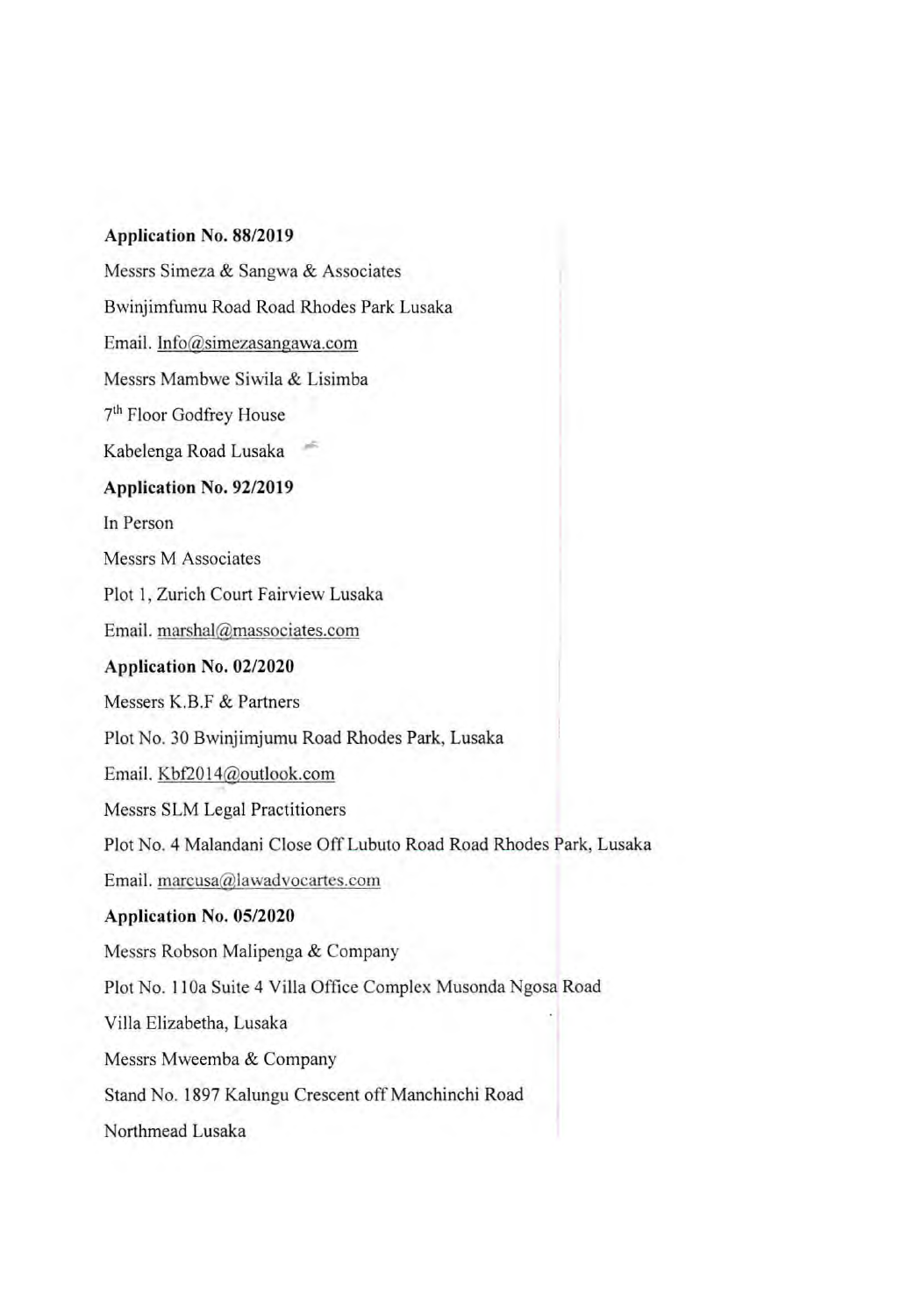# **Application No. 06/2020**  Messers Chibesakunda & Company

CCO House Stand No.2374

Kelvin Siwale Road, Lusaka

Email. cco@cco.co.za

#### Application No. 30/2020

Messers ECB Legal Practitioners ECB House Corner Enos ChomalPresidential Avenue Kitwe AM Wood & Associates Rhodes Park Lusaka Messrs Aiha Patel & Company 35 Kabinga Northrise, Ndola Application No. 07/2020 Messrs Okware & Associates Zimco House 4<sup>th</sup> Floor Office No. 405-407 Cairo Road, Lusaka Email. nicholasokware@yahoo.com Application No. 08/2020 Messrs Robson Malipenga & Company Plot 3/11 Oa Ngosa Road Villa Elizabetha, Lusaka

Messrs Mweemba & Company Stand No. 1897 Kalungu Cresent off Machichi Road Northmead Lusaka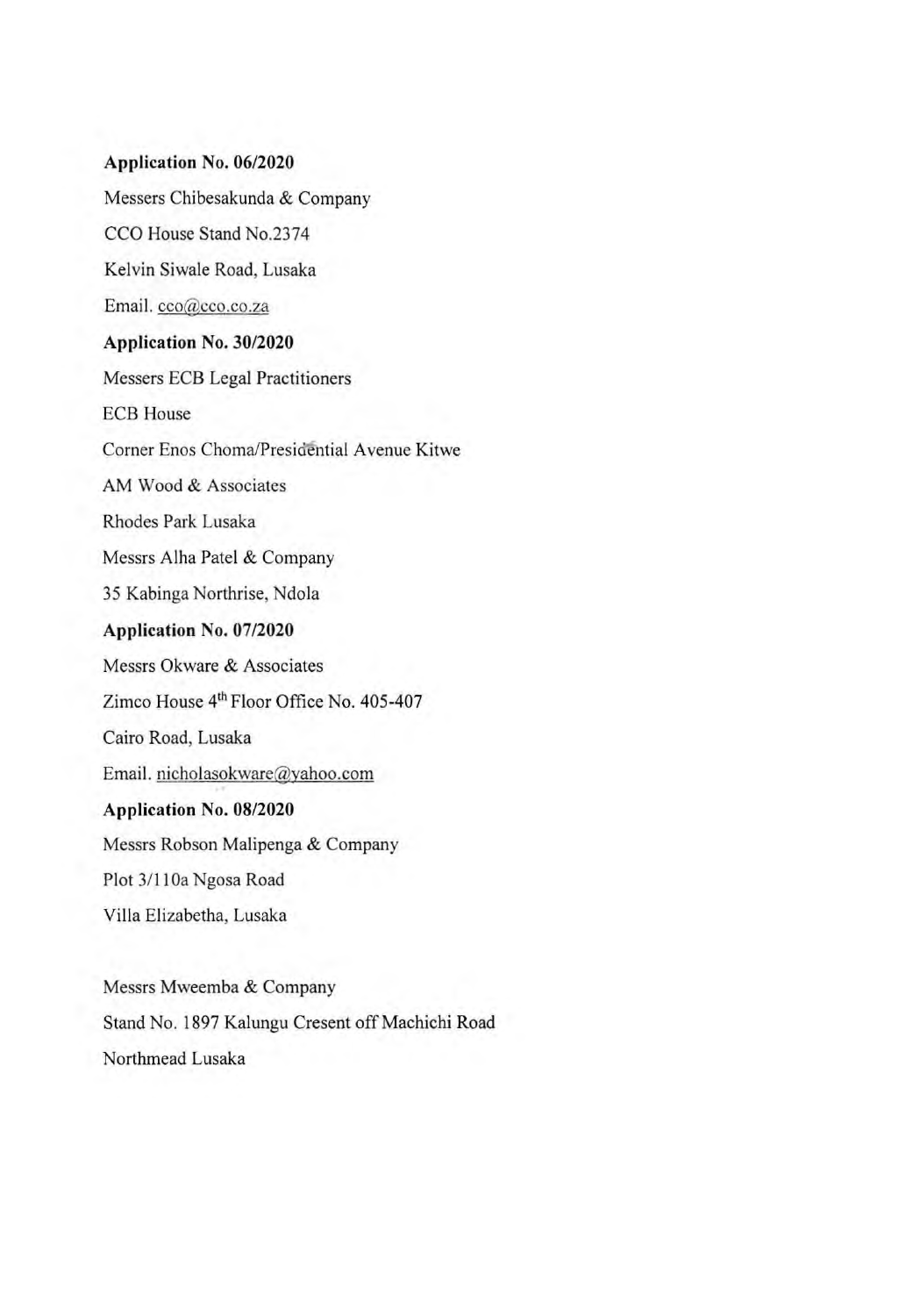#### **Application** No. 10/2020

Legal Aid Board 1<sup>st</sup> Floor, New Kent Building Haile Salassie Avenue, Luasaka Messrs M.Z Mwandenga & Company Legal Practitioners Anchor House Lusaka Square Cairo Road, Lusaka Application No. 11/2020 Legal Aid Board 1<sup>st</sup> Floor, New Kent Building Haile Salassie Avenue, Luasaka The Director, Public Prosecution Independence Avenue, Lusaka Application No. 12/2020 In Person Collusal Mall Murnbwa Road Lusaka Email.kilipa1agmail.com Legal Department Zesco Limited off Great East Road Lusaka Application No. 13/2020 Messrs Isaac & Partners Plot No. 3792 Kwacha Road Olympia, Lusaka Email Info@isaacandpartners.com Messrs Milner & Paul Legal Practitioners Stand No. 2993 Sianjalika Road off Mwapona Road Woodlands Lusaka Email.Info.milnerandpaul@gmail.com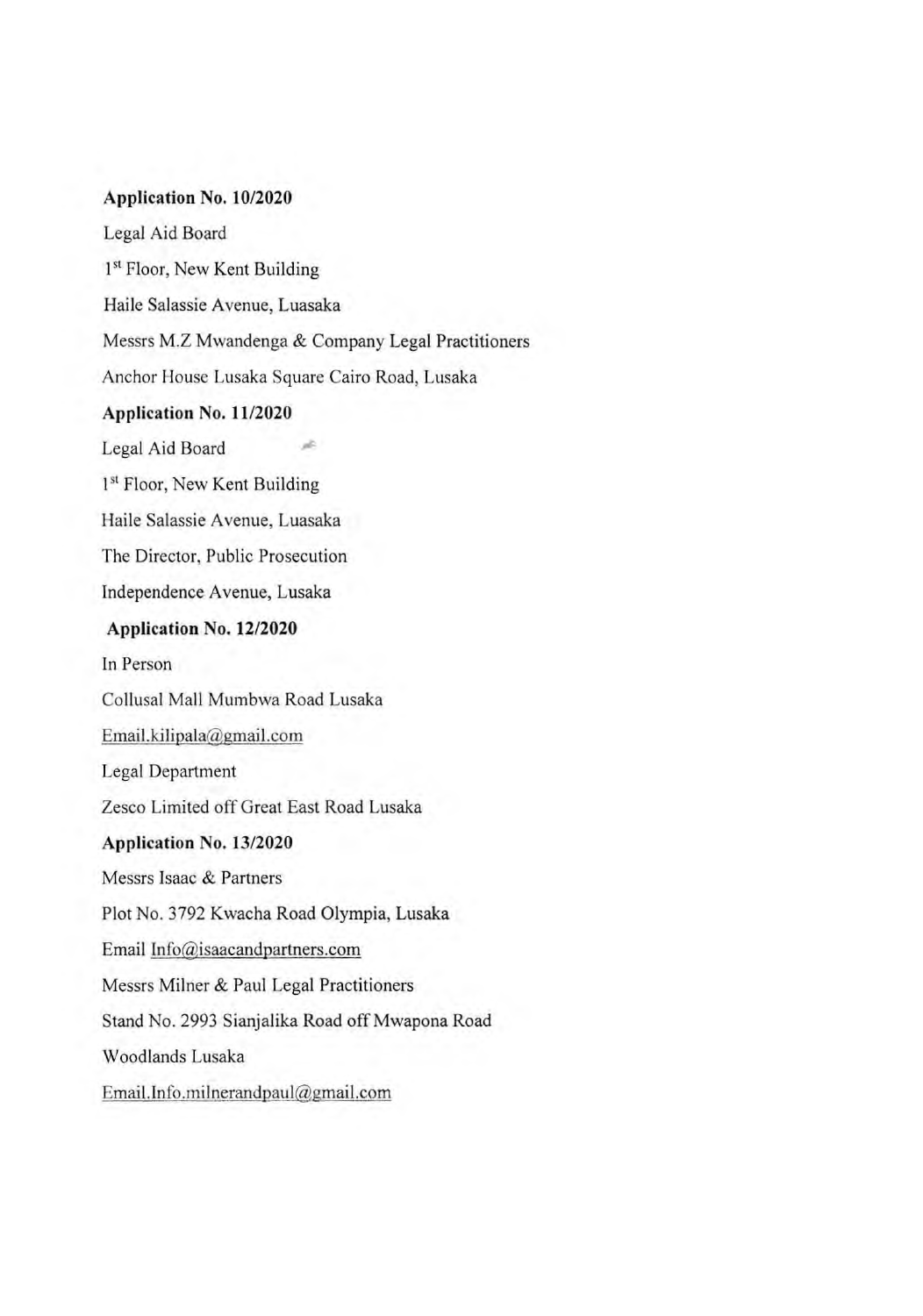#### **Application** No. 14/2020

Collins Kayombo In Person Stand No. 134, North Gate Gardens Napsa Housing Complex, Lusaka

Messrs Nchito & Nichito Advocates 5th Floor Godfrey House Longolomgo Roads, Lusaka Application No. 15/2020 Messrs Equitas Legal Practitioners Stand 6983 Plot No. 7 Old Brentwood Road Off Los Angels Road Boulevard Longacres Email.equitaslegal.com

In Person Application No. 16/2020 In Person Chabala Kasese Flat No.03 Nasser Flats Nasser Rd Fairview Lusaka

Messrs Isaac & Partners Plot No. 3792 Kwacha Road Olympia, Lusaka Email Info@isaacandpartners.com